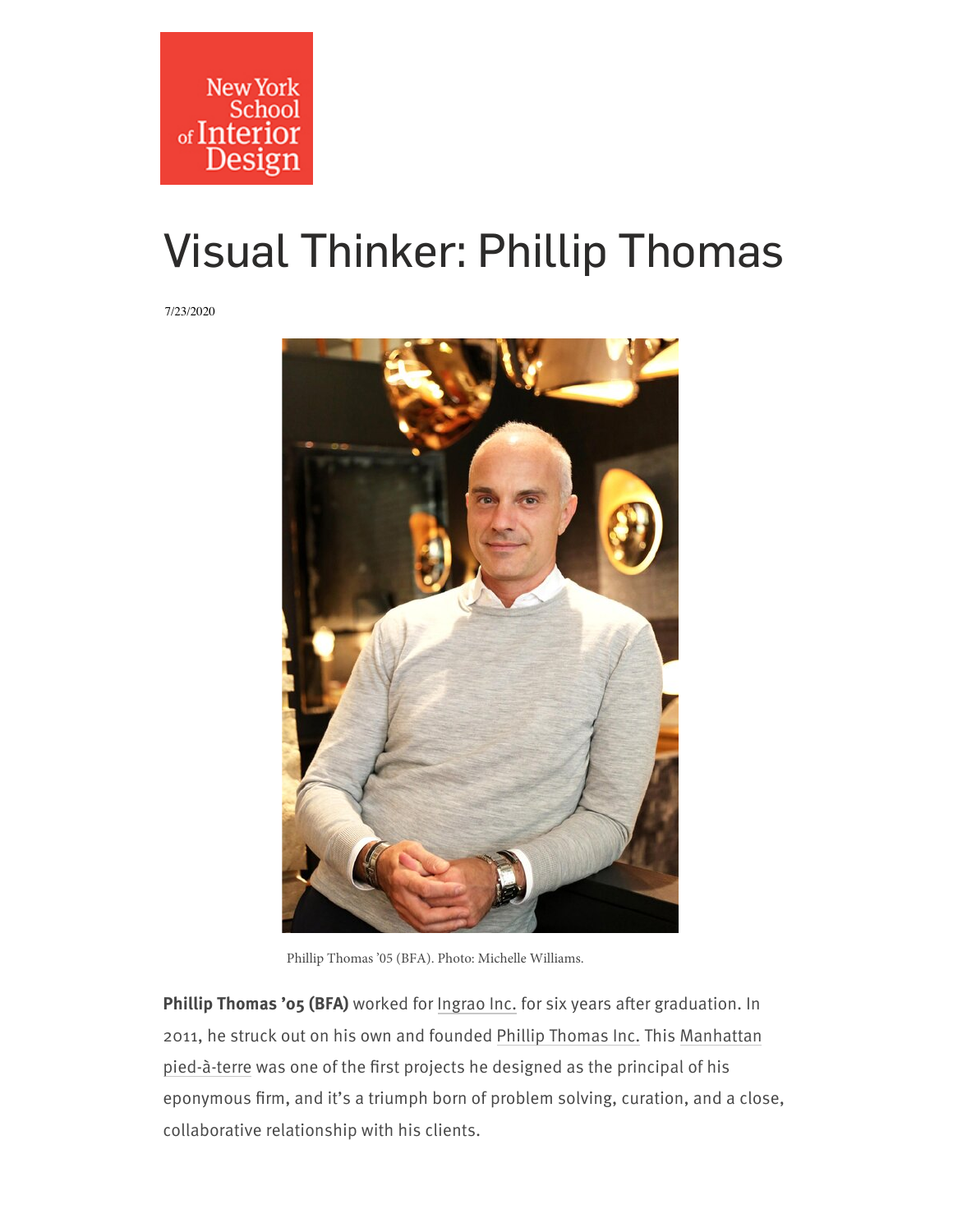## [Nest Over](https://www.nysid.edu/) the Hudson

In 2012, Thomas received a call from clients who were standing in a raw space in Manhattan that was perched high over the Hudson River. The clients told him, "If you love it, we'll get it." This couple lives abroad, and they were looking for a small apartment to transform into an escape where they could nest and be together, away from the pressures of their intense jobs. Thomas rushed to see the space and was overwhelmed by views all the way down the Westside Highway and out to the sparkling river. There was a huge structural column in the center of the room that

could not be removed, and Thomas knew he could not hide it without obscuring the view and chopping up the space, so he decided to celebrate the column. He encouraged his clients to buy the apartment and worked closely with them to design a joyful, social, eclectic space lled with objects from di erent eras and nations. His clients loved the design so much they hired him for several more projects. Says Thomas, "If you want to make your clients happy, listen to them talk about how they want to live."



- 1. These shelves, bespoke creations adapted from a line by the artist Gabriella Kiss and the furniture maker [Chris Lehrecke](https://chrislehrecke.com/), transform an unsightly column into a soaring, sculptural form that evokes a tree.
- [2. This painting is by the renow](https://www.maisonleleu.com/)ned Mexican Artist Rufino Tamayo. The son of a Chilean mother and American father, Thomas loves mixing cultural influences in his designs.
- 3. Thomas sourced this one-of-a-kind Maison Leleu desk (1940), with its rich, green lacquer, from [Maison Gerard](http://www.maisongerard.com/). The clients loved it so much that Thomas arranged the entire floor plan around it.